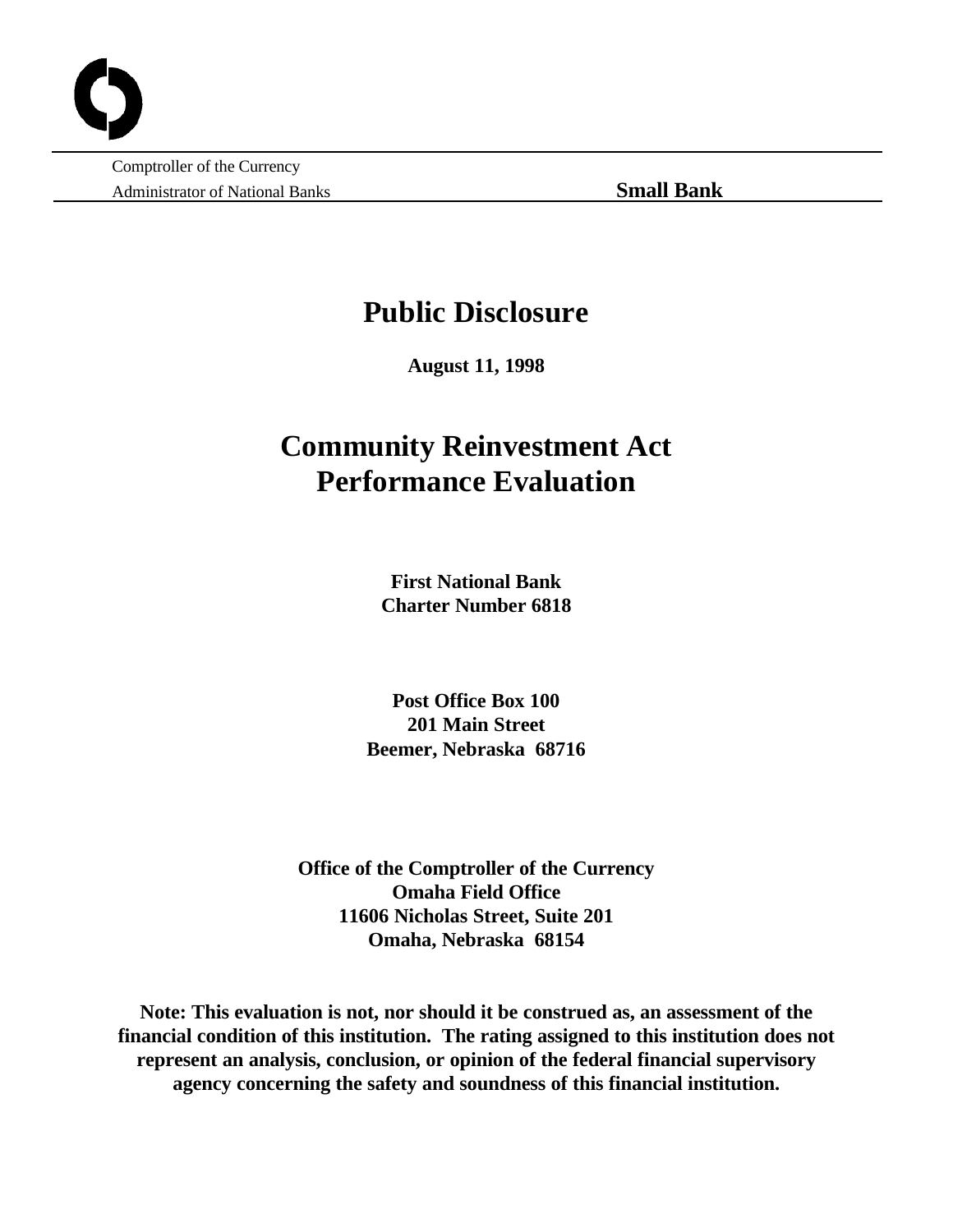### **General Information**

The Community Reinvestment Act (CRA) requires each federal financial supervisory agency to use its authority, when examining financial institutions subject to its supervision, to assess the institution's record of meeting the credit needs of its entire community, including low- and moderate-income neighborhoods, consistent with safe and sound operation of the institution. Upon conclusion of such examination, the agency must prepare a written evaluation of the institution's record of meeting the credit needs of its community.

This document is an evaluation of the CRA performance of **First National Bank** prepared by The Office of the Comptroller of the Currency, as of August 11, 1998. The agency rates the CRA performance of an institution consistent with the provisions set forth in Appendix A to 12 C.F.R. Part 25.

**Institution's CRA Rating:** This institution is rated satisfactory.

The bank's lending level is reasonable, given its size, condition, and assessment areas credit needs. A substantial majority of the bank's loans are within the assessment area. Lending to farms of different sizes and borrowers of different income levels is reasonable. Examiners did not detect illegal discrimination or disparate treatment of applicants. The bank has no written complaints related to their CRA performance.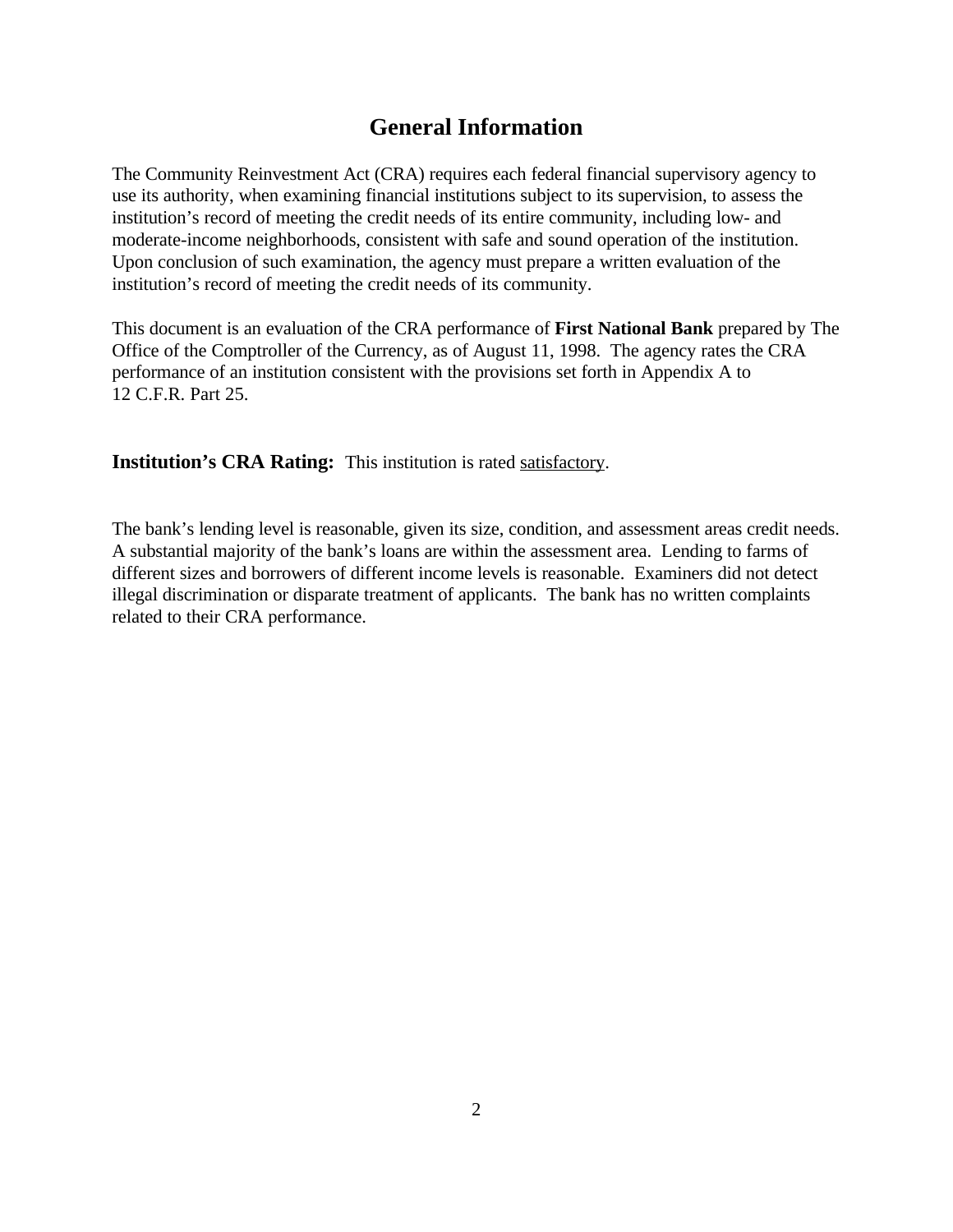#### **Description of Institution**

First National Bank (FNB) is a \$41 million financial institution located in Beemer, an agricultural community located in Cuming County. FNB also has a branch in Homer, in Dakota County. Both are full service offices.

First Beemer Corporation, a one-bank holding company, owns 100% of the bank. There are no legal or financial impediments limiting the bank's ability to meet the area's credit needs.

On June 30, 1998, FNB's loan portfolio comprised 65.4% of total assets. The assessment areas' credit needs are identified as agriculture, small business, and affordable housing. The credit needs were determined through contacts with members of the community. The bank's primary credit products are agriculture, commercial, and residential real estate loans. These products comprise 91.3% of outstanding loans by dollar volume. The table below details the loan portfolio by outstanding loan volume and number of loans.

|                                    | % of Outstanding Loans<br>by Dollar | % of Outstanding Loans<br>by Number |  |
|------------------------------------|-------------------------------------|-------------------------------------|--|
| Agricultural                       | 62.1%                               | 41.3%                               |  |
| Commercial                         | 11.6%                               | 10.7%                               |  |
| Nonfarm Nonresidential Real Estate | 10.3%                               | 3.9%                                |  |
| Residential Real Estate            | 7.3%                                | 12.9%                               |  |
| Consumer Instalment                | 6.7%                                | 28.7%                               |  |
| Other                              | 2.0%                                | 2.5%                                |  |

#### **Description of First National Bank's Assessment Area**

The bank has defined two separate assessment areas that meet the requirements of CRA. The first assessment area is Cuming County (BNA #9826, 9827 and 9828). Beemer is in this assessment area. The second is census tract number 104.0 in Dakota County. Homer is in this census tract. Refer to the bank's CRA Public File for maps of the assessment areas.

The 1998 statewide median family income is \$39,300 (\$37,100 in 1997) for Cuming County. The median family income for census tract 104.0 in Dakota County is higher because it is located in a Metropolitan Statistical Area (MSA). The 1998 median family income for the MSA is \$45,000 (\$41,700 in 1997). The entire assessment area is middle-income (80% to 120% of median family income). Family incomes in the Assessment Areas are 15.4% low-income, 24.3% moderateincome, 26.9% middle-income, and 33.4% upper-income. The economy is stable with the main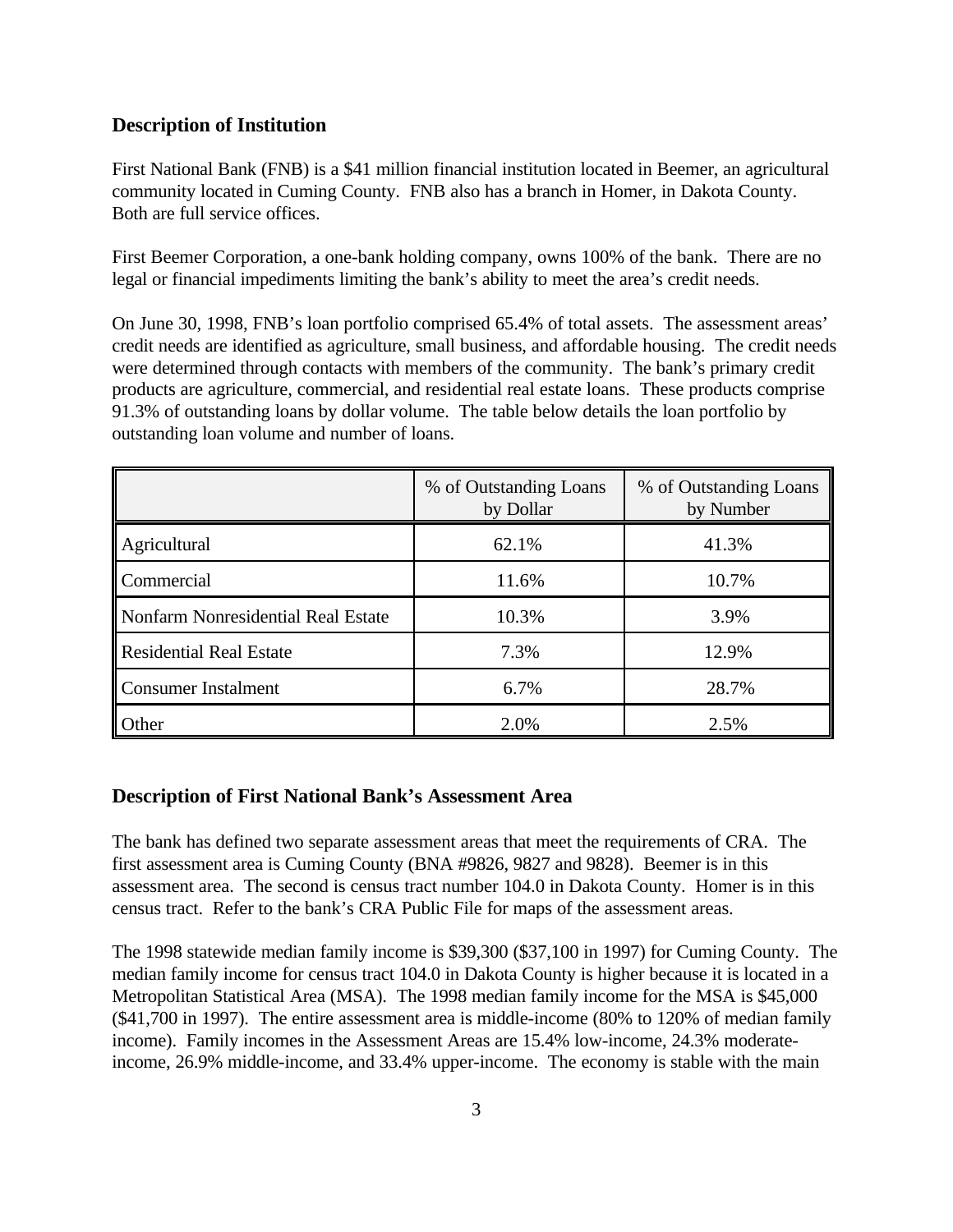source of employment provided by agriculture, health care and manufacturing.

The local banking environment is competitive. Both assessment areas are served by several financial institutions.

#### **Conclusions with Respect to Performance Criteria**

#### The bank's lending levels are reasonable.

FNB's net loan-to-deposit ratio (LTD) is reasonable given its size, financial condition, and the assessment areas' credit needs. The loan-to-deposit ratio averaged 71.25% over the past ten quarters and was 76.56% on June 30, 1998. The LTD ratios of other institutions located in the assessment area range from 86.37% to 60.10%.

The bank is lending in the assessment areas.

FNB originates a substantial majority of its loans within the assessment areas. The bank performs an analysis to determine their assessment area concentration. Examiners used this information after verifying its accuracy. The table below shows the findings of the analysis:

#### **ASSESSMENT AREA CONCENTRATION**

|                                 | Number of<br>Loans | % of Total<br><b>Number</b> | \$ of Loans<br>$(\$000)$ | % of Total \$ |
|---------------------------------|--------------------|-----------------------------|--------------------------|---------------|
| Inside Assessment Areas         | 887                | 83.36%                      | \$35,029                 | 90.65%        |
| <b>Outside Assessment Areas</b> | 177                | 16.64%                      | \$3,612                  | 9.35%         |
| <b>Totals</b>                   | 1064               | 100.00%                     | \$38,641                 | 100.00%       |

(Review included all loans originated from 1/1/97 to 8/11/98)

Lending to borrowers of different incomes and to farms of different sizes is reasonable. FNB has a satisfactory record of lending to borrowers of different income levels. The bank made 26.9% of the residential real estate loans sampled to low- or moderate-income individuals. Lending levels reflect a reasonable penetration among individuals of different income levels. The percentage of residential real estate secured loans to low-income families is lower than the percentage of families in the assessment area. This is because low-income families are more likely to use rental housing.

The following table demonstrates the bank's breakdown of loans to individuals as compared to the income demographics of the assessment area. The breakdown of income in the assessment area is from 1990 census data.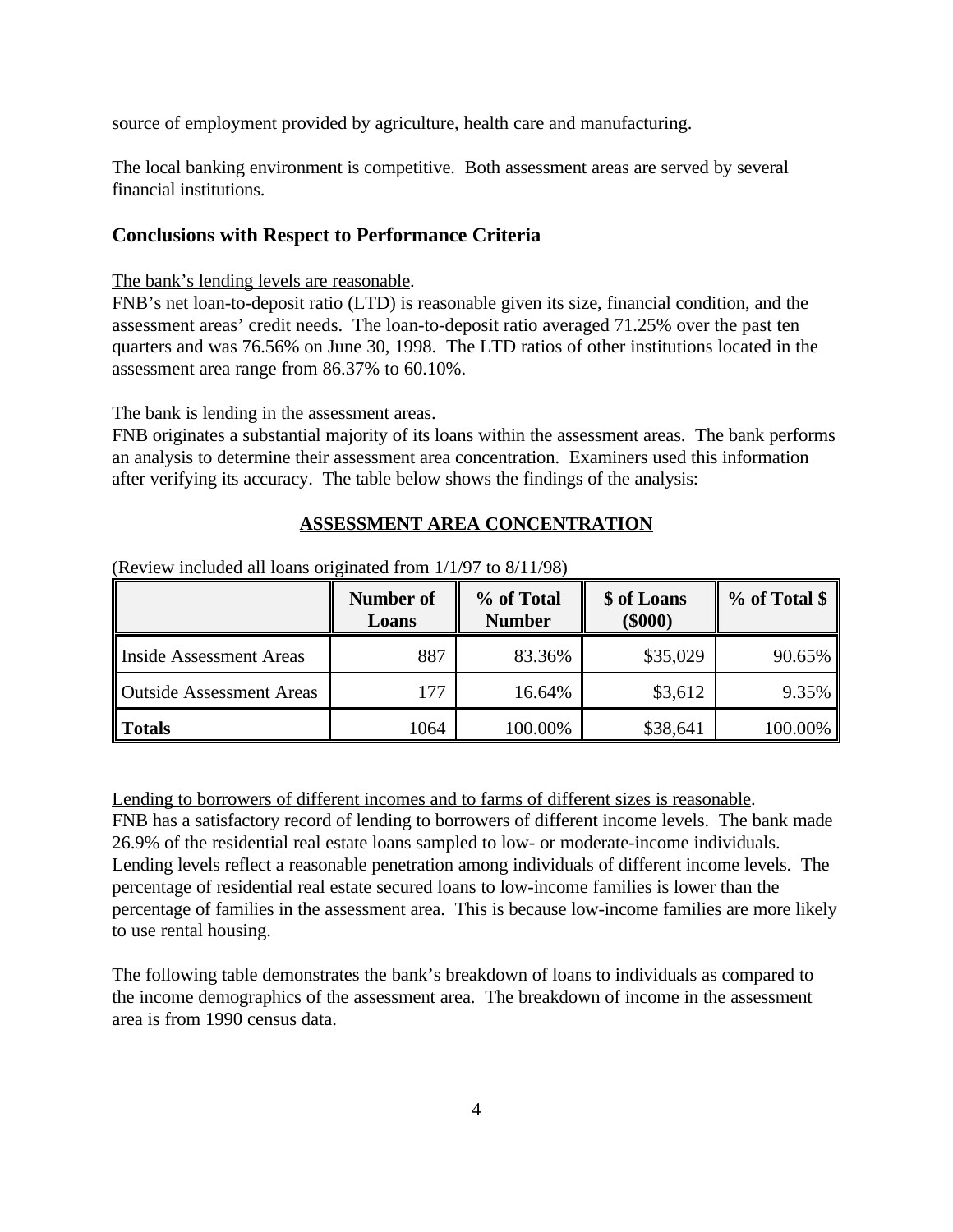#### **LOANS TO INDIVIDUALS OF DIFFERENT INCOME LEVELS**

| <b>Income Level</b> | \$ of loans<br>$(\$000)$ | $%$ of total \$ | # of loans | % of total # | % In<br><b>Assessment</b><br><b>Area</b> |
|---------------------|--------------------------|-----------------|------------|--------------|------------------------------------------|
| Low                 | \$45                     | 3.7%            | 4          | 7.7%         | 15.4%                                    |
| Moderate            | \$243                    | 19.7%           | 10         | 19.2%        | 24.3%                                    |
| Middle              | \$280                    | 22.7%           | 16         | 30.8%        | 26.9%                                    |
| Upper               | \$664                    | 53.9%           | 22         | 42.3%        | 33.4%                                    |
| <b>Totals</b>       | \$1,232                  | 100.0%          | 52         | 100.0%       | 100.0%                                   |

(Review included all residential real estate secured loans originated from 1/1/97 to 8/11/98)

The bank does a satisfactory job of lending to farms of different sizes. The table below demonstrates the bank's performance in making farm loans to operations of all sizes. The table separates farm size by gross revenues.

#### **LOANS TO BUSINESSES & FARMS OF DIFFERENT SIZES**

| <b>Gross Revenue of</b><br>Farm / Business * | \$ of loans<br>$(\$000)$ | % of total \$ | # of<br>Loans | % of total<br># | <b>Farms</b> in<br><b>Assessment</b><br>Area $(\%)^{**}$ |
|----------------------------------------------|--------------------------|---------------|---------------|-----------------|----------------------------------------------------------|
| $$0 - $100,000$                              | \$550                    | 13.0%         | 8             | 40.0%           | 62.6%                                                    |
| $$100,001 - $250,000$                        | \$506                    | 12.0%         | 4             | 20.0%           | 20.1%                                                    |
| $$250,001 - $500,000$                        | \$1574                   | 37.2%         | 5             | 25.0%           | 8.7%                                                     |
| over \$500,001                               | \$1597                   | 37.8%         | 3             | 15.0%           | 8.6%                                                     |
| <b>Totals</b>                                | \$4,227                  | 100.0%        | 20            | 100.0%          | 100.0%                                                   |

(A sample of 25 agricultural borrowers of which 5 did not have sales information)

\* Revenue information is based on tax returns and cash-flows in each credit file.

\*\*Information taken from the 1992 U.S. Agriculture Census.

#### Geographic distribution of loans is reasonable.

A geographic distribution analysis was not performed since the census tract and BNAs are middle-income, and the analysis would not be meaningful.